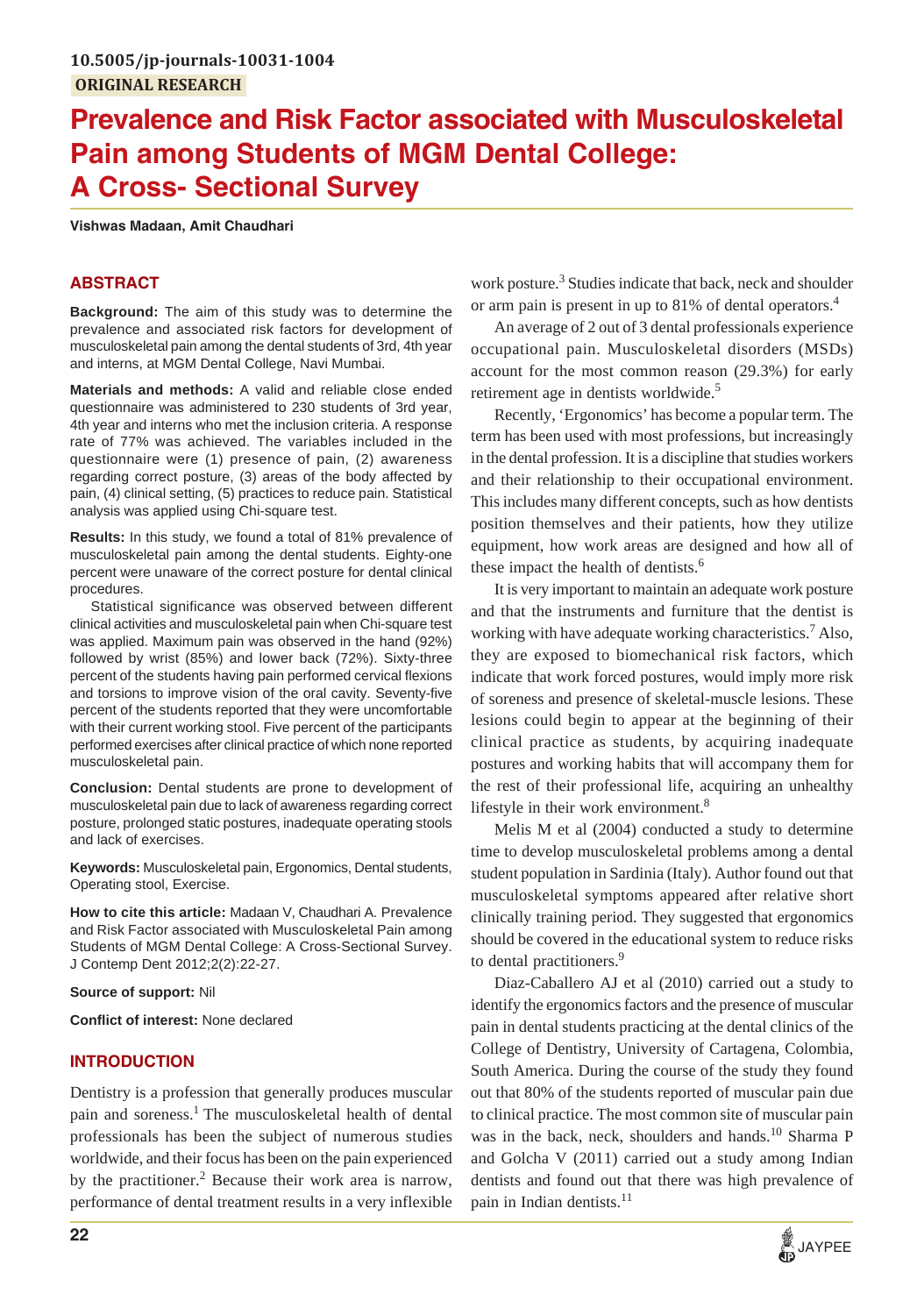However, there are lacunae in data regarding musculoskeletal pain among the dental students in India. Hence, the need was felt to conduct a study to check prevalence and risk factors associated with MSDs among the students of 3rd year, final year and interns of MGM Dental College, Navi Mumbai.

# **MATERIALS AND METHODS**

#### **Objectives**

- 1. To determine prevalence of musculoskeletal pain in dental students of MGM Dental College and Hospital.
- 2. To determine risk factors associated with the development of MSDs in dental students.

## **Null Hypothesis**

There is no musculoskeletal pain among dental students.

The cross-sectional descriptive study was carried out. Inclusion criteria of the study was:

- 1. The students who had been exposed to clinical setting during the 5 years of dental course, hence the dental students from 3rd year, 4th year and interns were selected.
- 2. Those who were present on the day of survey distribution. The exclusion criteria of the study was:
	- The students who have not been exposed to clinical work,
	- The students who have history of hospitalization and
	- Students who were absent on the day of survey distribution.

The total number of students who were eligible for this study was 300, out of which 230 students participated for the survey. The measurement tool was a self-administered close ended questionnaire. The variables included in the questionnaire were as follows:

- 1. Presence of pain
- 2. Awareness regarding correct posture
- 3. Areas of the body affected by pain
- 4. Clinical setting

*Prevalence and Risk Factor associated with Musculoskeletal Pain among Students of MGM Dental College*

5 Practices to reduce pain.

Basic demographic information was also collected. Based on these variables, a questionnaire was formed which was then subjected to validity and reliability. The questionnaire is in a simple, tick-box format consisting of 10 questions covering a number of questions having single or multiple answers.

**JCD**

Individual students of 3rd year, 4th year and interns were approached, who agreed to participate in the survey during scheduled lecture and clinical sessions. Study objectives were described, after which each student was given a participant information statement and questionnaire. Informed consent was implied by the voluntary completion and return of the questionnaire after 10 minutes. The students not present on that day were excluded from the survey to prevent contamination of information.

Data obtained was entered into Microsoft Excel program (2010) software. Data was obtained in number and percentages. The analysis was performed by using Chisquare test  $(\chi^2)$  to identify the significant difference between the discrete data. Online software was used to calculate Chisquare value (http://www.physics.csbsju.edu/cgibin/stats/ contingency\_form). Statistical significance, i.e. p-value was set at 0.05.

## **RESULTS**

Eligible sample was 300 out of which 230 participants responded (Table 1).

*Presence of pain:* An astonishing 186 (81%) of the total 230 participants reported musculoskeletal pain during clinical practice. Data regarding occurrence of pain have been listed in Table 2.

| <b>Table 1:</b> Details regarding participants |                                 |                       |                                  |                                 |                                  |  |  |  |
|------------------------------------------------|---------------------------------|-----------------------|----------------------------------|---------------------------------|----------------------------------|--|--|--|
| Sr. no.                                        | Year                            | Eligible participants | No. of participants              | <b>Males</b>                    | Females                          |  |  |  |
|                                                | 3rd year<br>4th year<br>Interns | 100<br>100<br>100     | 83 (83%)<br>79 (79%)<br>68 (68%) | 15 (18%)<br>20(25%)<br>13 (19%) | 68 (82%)<br>59 (75%)<br>55 (81%) |  |  |  |
| Total                                          |                                 | 300                   | 230 (77%)                        | 48 (21%)                        | 182 (79%)                        |  |  |  |

| Table 2: Prevalence of musculoskeletal pain |                            |                      |                      |                     |                      |  |  |  |
|---------------------------------------------|----------------------------|----------------------|----------------------|---------------------|----------------------|--|--|--|
| Sr. no.                                     | Year                       | No. of participants  | Presence of pain     | <b>Males</b>        | Females              |  |  |  |
|                                             | 3rd year                   | 83                   | 65 (78%)             | 12(80%)             | 53 (80%)             |  |  |  |
| 2<br>3                                      | 4th year<br><b>Interns</b> | 79<br>68             | 64 (81%)<br>57 (84%) | 18 (90%)<br>11(85%) | 46 (80%)<br>46 (84%) |  |  |  |
| Total                                       |                            | 230                  | 186 (81%)            | 41 (85%)            | 145 (80%)            |  |  |  |
| $\sim\cdot\cdot$                            | - --- - - -                | $\sim$ $\sim$ $\sim$ |                      |                     |                      |  |  |  |

Chi-square: 0.735 at df: 2; p-value: 0.692

*Journal of Contemporary Dentistry, May-August 2012;2(2):22-27* **23**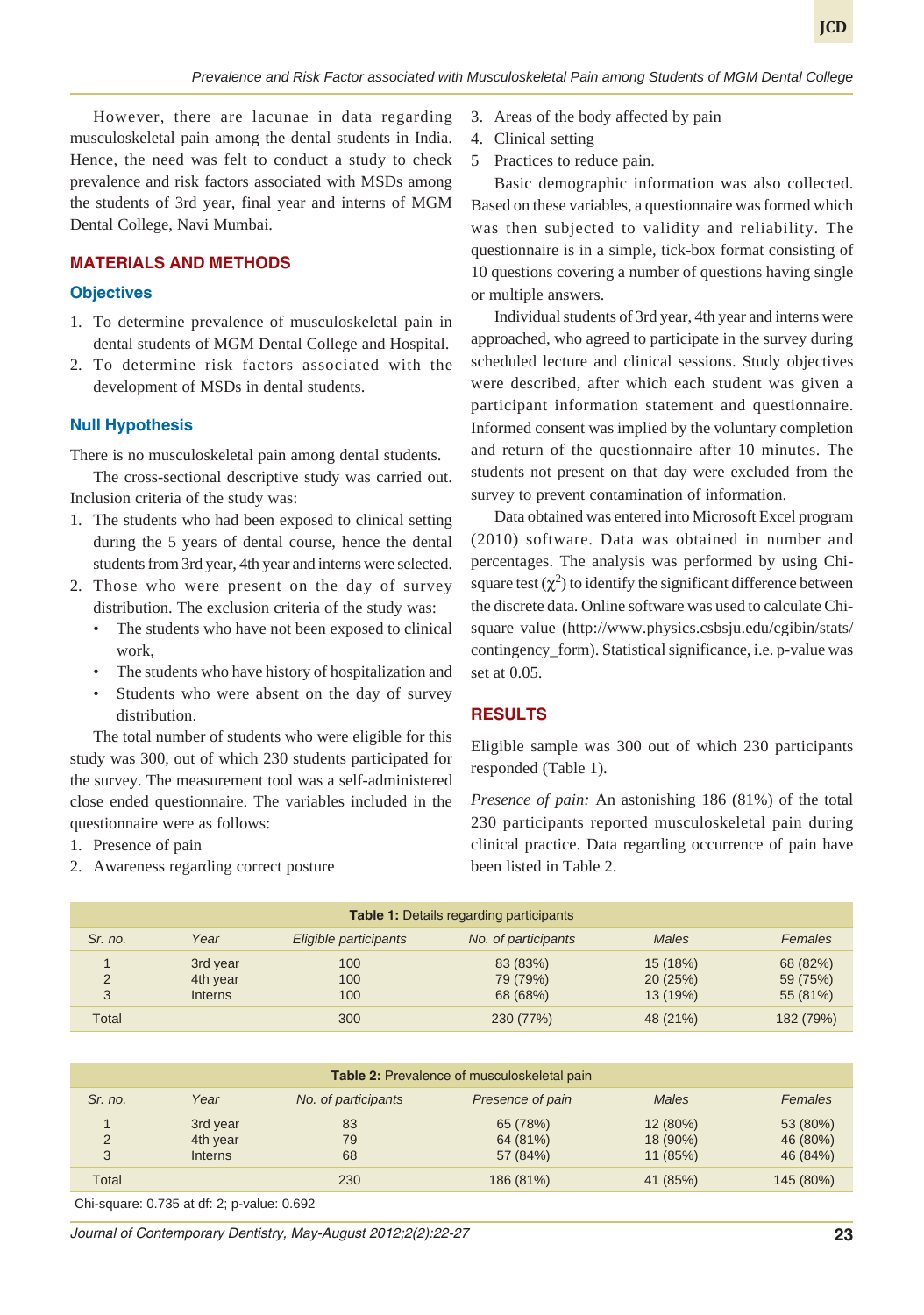*Awareness of correct working posture:* Forty-four (19%) said that they were aware of the correct ergonomic posture regarding clinical practice.

*Pain experience after using vibrating instruments:* Thirteen (7%) of the participants having muscular pain complained of pain after using vibrating instruments like air rotor, micromotor handpieces or ultrasonic scaling unit.

*Activities of clinical practice producing pain:* During an academic year students have to go through clinical postings in various disciplines of dentistry. We asked the students to report the clinical practice which produces maximum pain. Details of which are mentioned in Table 3. Statistical significance was observed between different clinical activities and musculoskeletal pain when Chi-square test was applied Chi-square value  $= 14.9$  at degrees of freedom (df) = 6, p-value =  $0.021$ .

*Area affected with pain:* Participants were asked to tick one or more area of body where they experienced maximum pain while performing clinical procedures (Graph 1). Maximum pain was observed in the hand followed by wrist and lower back (Chi-square  $= 25.9$  at df  $= 16$ ,  $p$ -value = 0.05.

*Change of positions during clinical practice:* One hundred and thirty-one (57%) of the participants varied the work posture during their clinical practice.

Additionally, a large number of participants [145 (63%)] reported that they do perform torsion or cervical flexions to improve vision during clinical practice.

*Comfort on the operating stool:* Only 58 (25%) of the participants said that they were comfortable working in the current operating stool.

*Position on the work stool:* Only 169 (73%) answered that they sit forward in the working stool, 51 (22%) said they sit in the middle and 12 (5 %) backward in the operating stool.

Only 12 (5%) said that they performed stretching exercises after the clinic hours. And two (1%) sought medical help for their existing musculoskeletal pain all of which were interns.

## **DISCUSSION**

A cross-sectional study was carried out to assess the prevalence of pain and risk factor associated with the MSDs among the dental students of MGM Dental College in which out of 300 eligible dental student, 230 agreed to participate.

De Carvalho et al<sup>12</sup> in their study on 227 Brazilian dental students found an overall prevalence of musculoskeletal pain during or after clinical work in 173 students thus amounting to 76.2%. Diaz-Caballero et al<sup>10</sup> in their study found an 80% prevalence of musculoskeletal pain among dental students. This study is in agreement with the results presented since a total of 186 (81%) out of 230 students in the facility

| <b>Table 3:</b> Clinical activities producing pain |                                        |                                                |                                  |                                  |                             |                             |  |  |
|----------------------------------------------------|----------------------------------------|------------------------------------------------|----------------------------------|----------------------------------|-----------------------------|-----------------------------|--|--|
| Sr. no.                                            | Year                                   | <b>Total participants</b><br>experiencing pain | <b>Periodontics</b>              | Endodontia                       | Exodontia                   | <b>Prosthodontics</b>       |  |  |
| $\overline{2}$<br>3                                | 3rd year<br>4th year<br><b>Interns</b> | 65<br>64<br>57                                 | 57 (88%)<br>63 (98%)<br>44 (77%) | 45 (69%)<br>46 (73%)<br>50 (88%) | 7(11%)<br>7(11%)<br>10(18%) | $0(0\%)$<br>2(3%)<br>8(14%) |  |  |
| Total                                              |                                        | 186                                            | 164 (88%)                        | 141 (76%)                        | (13%)                       | 10(5%)                      |  |  |

Chi-square: 14.9 at df: 6; p-value: 0.021





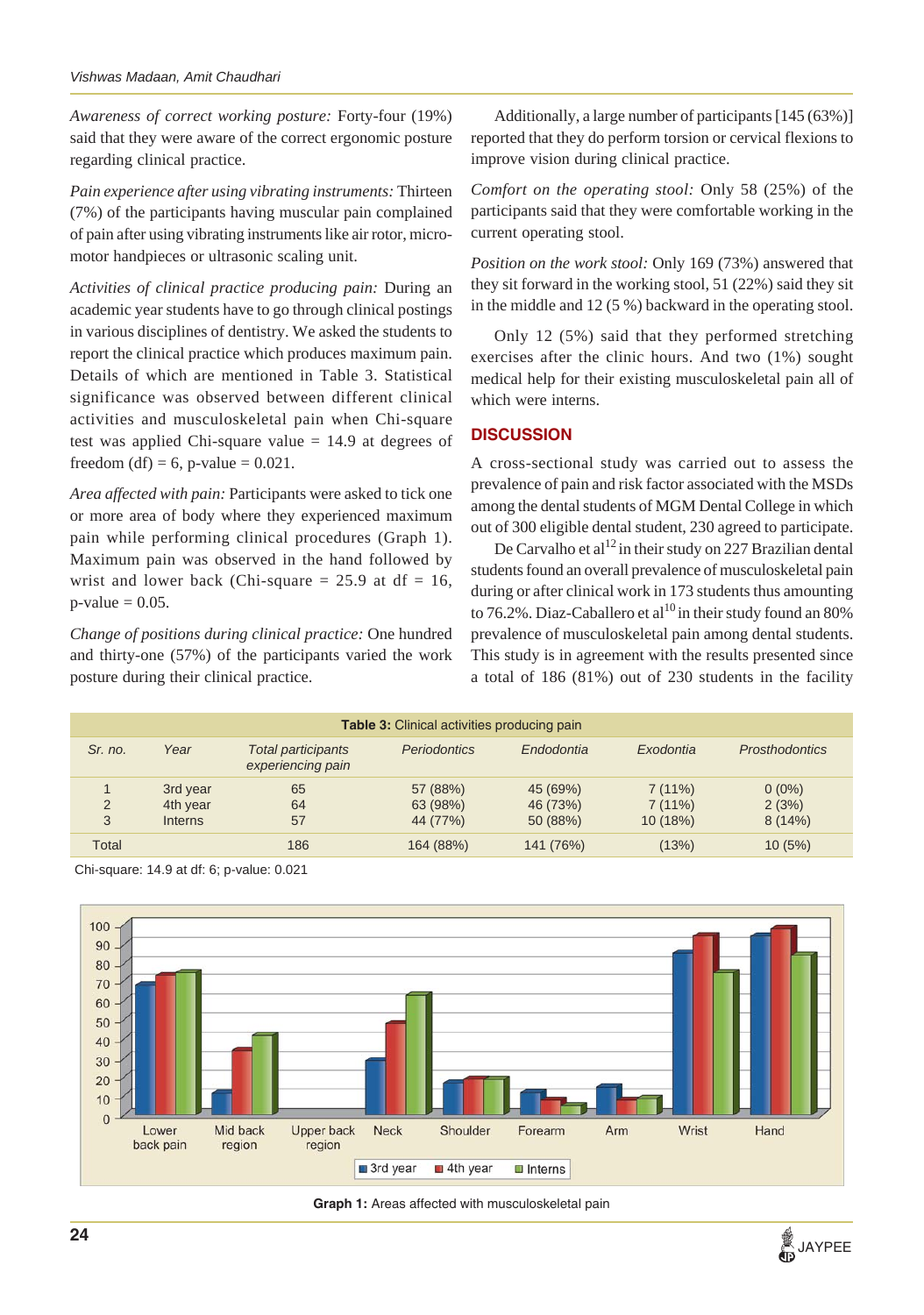reported of musculoskeletal pain during or after clinical practice suggesting that dental students are at a high risk of developing MSDs during the course of their career.

Lindfors et al in  $2006<sup>13</sup>$  reported that female group of dentists showed a higher incidence of muscular pain, contradictory to this, our study showed no significant difference in presence of pain among males and females.

Kanteshwari K et al (2011) conducted a study to analyze the awareness level of practitioners regarding the correctness of various postures involved in carrying out dental procedures; and estimate whether any correlation exists between correct/incorrect posture and the occurrence of MSDs. They found out that fewer than 50% of the respondents indicated awareness regarding ergonomic posture of which 70% had musculoskeletal pain.<sup>14</sup> A result of this study is in agreement with current study done where, 19% of the respondents indicated awareness regarding ergonomic postures, implying that a large number of students lack this awareness. Interestingly, among dental students who did not suffer any musculoskeletal pain 78% reported that they were aware of correct posture regarding clinical procedure. Thus, it can be concluded that the lack of awareness of ergonomic postures could be a contributory factor for musculoskeletal pain.

Musculoskeletal pain may be induced by mechanical vibrations affecting the body through the upper limbs and causing changes in the vascular, neural and osteoarticular systems. These changes may produce an occupational disease called vibration syndrome.<sup>15</sup> In this study, 15 of 186, i.e. 7% students reported of pain after using vibrating instruments, of which 67% were interns and the rest were students of final year. Due to increased frequency of use of vibrating instrument owing to an increased work load, prevalence of musculoskeletal pain is more among interns than 3rd and 4th year students.

A significant finding of this study is that prevalence of musculoskeletal pain changes with type of work among dental students. Third years (88%) and final year (98%) students reported of maximum pain in the wrist and hands during periodontics posting due to use of hand scaling instruments and also reduced level of awareness about correct postures at that stage of dental practice. Interns (78%) reported maximum pain in the lower back and hands during endodontic procedure. Data obtained for exodontia and prosthodontics were extremely low as compared to other disciplines probably because of more strained position and prolonged static posture and fine movements during endodontic and periodontic work compared to prosthodontics and exodontia.

Hand, wrist and arm pain are much more prevalent among dental professionals than the general public, due to

the sustained grips and prolonged awkward postures dentists must employ throughout the day.<sup>16</sup> Studies show that around 70% of dental students experience wrist pain by 3rd year of their dental studies. $8,17$  However, our study shows a much higher prevalence of hand and wrist pain as a total of 172 (92%) respondents having musculoskeletal pain complained of having pain in the hand and 158 (85%) of the students reported pain in the wrist during or after clinical procedures. The results show that final year students had maximum pain in the hand (94%) followed by 3rd year (85%) and interns (74%). This may be due to more work load and stress during the 4th year and also due to use of micro-motor handpiece and manual scaling instruments.

Repetitive forceful pinching or gripping, a sustained non-neutral position, use of vibrating tools are among the major risk factors of development of musculoskeletal disorders of hand and wrists.<sup>18-21</sup>

Improper positioning of the patient in relation to the operator, back position and neutral position maintenance have been found to contribute to back pain. $1,22,23$ 

This study agrees to the findings of study conducted by KA Al Wazzan et al in Saudi Arabia which reported a high prevalence (74%) of lower back pain among dental professionals. $^{24}$ 

We found a total of 72% prevalence of lower back pain among the participants. Interns reported a higher prevalence of lower back pain (75%) than 4th year (73%) and 3rd year (68%) owing to the long working hours in the clinic during internship.

Morse et al  $(2007)^{25}$  reported a 37% prevalence of neck pain and 11% prevalence of shoulder pain in dental students. We found a sharp increase in incidence of neck pain from 3rd year students (29%) to interns (63%) which suggest that prolonged static postures and increased work load may be one of the major risk factors in development of musculoskeletal pain. However, no significant difference was found in the prevalence of shoulder pain which hovered around at 19%.

MSDs often are the direct result of failure by dentists to maintain neutral postures in their daily work. Unsurprisingly, research indicates that more than 80% of dental professionals complain of pain in their upper body and back due to prolonged strained postions.<sup>22</sup> In this study, we found out that 145 (63%) of the participants performed cervical flexion and torsions to improve vision and access to the oral cavity. All of these students had either lower back, neck or shoulder pain. This indicates that abnormal twisting or bending and working in a strained position causes musculoskeletal pain.

Studies have shown that lumbar support of an adequate operating stool helps preserve the lumbar curve, reducing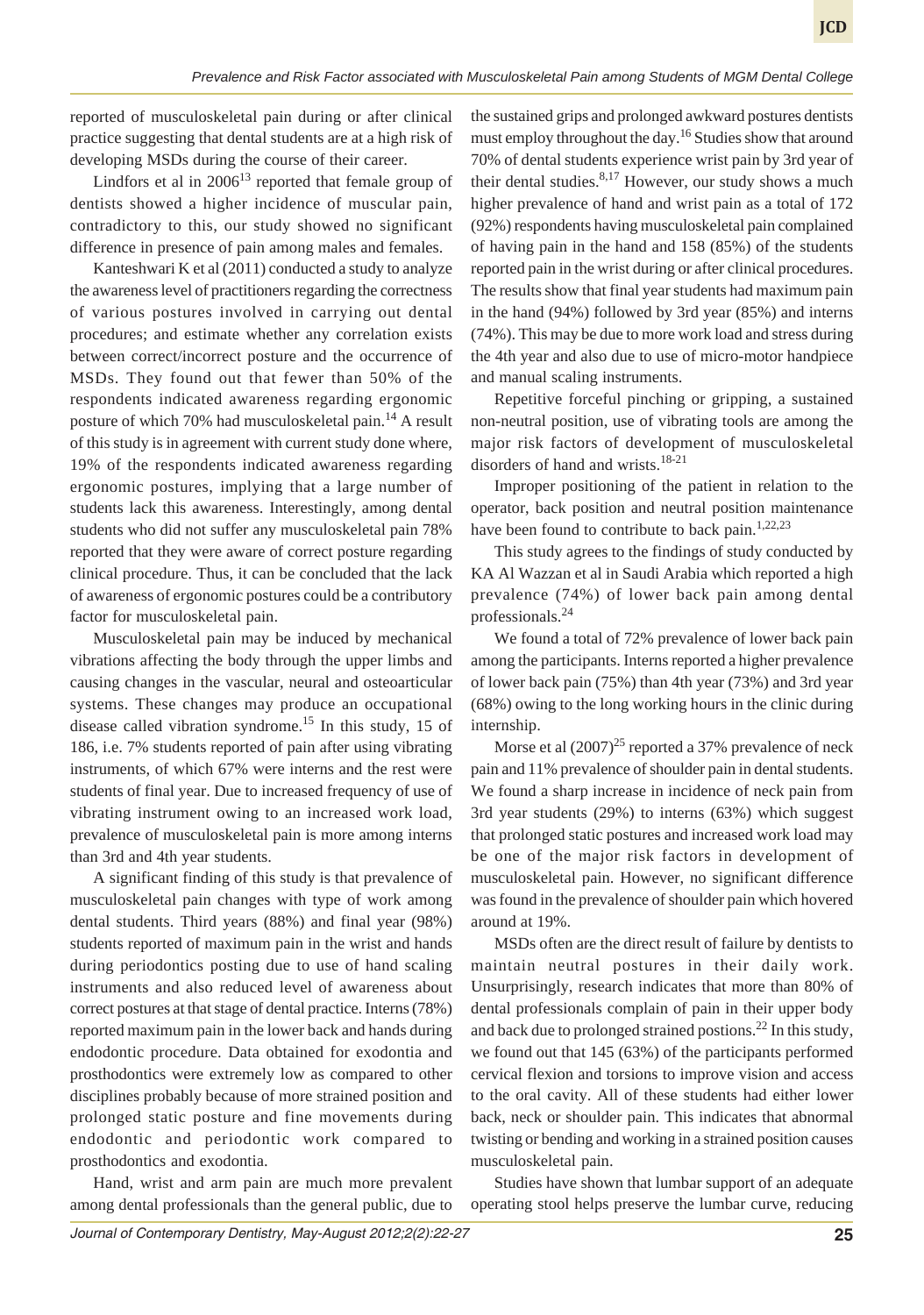muscle activity, disk pressure, as well as back and leg pain.26,27 Therefore, it is very important to have a ergonomically stable stool in the dental operatory to reduce the incidence of musculoskeletal disorders. In this study, we found that only 25% of the students were comfortable with their current operating stool.

In regard to muscle activity, results of a study conducted by JL Hardage et al  $(1983)^{28}$  suggest that the dental operator should sit low with the lumbar support always in contact with the lower back as it is a significant factor in reducing muscle activity of the upper and lower back for the dentist practicing sit-down dentistry. In contrast to the above stated it has been observed in this study that 169 (73%) of the total respondents said that they sit forward in the working stool, 51 (22%) said they sit in the middle and 12 (5%) backward in the operating stool. This represents a clear deficit in the knowledge of ergonomics while delivering dental procedures.29

Dentists should perform specific exercises for the trunk and shoulder girdle to enhance the health and integrity of the spinal column; stretching exercises for the hands and head and neck; maintain good working posture; optimize the function of the arms and hands; and prevent injuries.<sup>4</sup> However, in this study only 12 (5%) of the total 230 participants said that they performed stretching exercises after college hours. In accordance with the above stated facts none of them complained of any musculoskeletal pain.

The results from study may be difficult to generalize as students were recruited from a single dental faculty. The sample size in this study was not calculated as there was lack of previous data, hence given these findings, future research may benefit from including more specific questions related to instrument use and hours of clinical practice per day.

#### **CONCLUSION**

By and large, dentists 'put up with' their pain because they do not know specifically what has caused it, much less what to do about it. When many of their professional colleagues have similar musculoskeletal symptoms, the logical conclusion is that such symptoms and their sequelae are an unavoidable part of the work of the profession. So they continue to work for their equipment more often than not (rather than making their equipment work for them), and the cycle continues. This study suggests a high prevalence (81%) of musculoskeletal pain among dental students and clearly indicates a concern for the future occupational health of this group. The result of this study identifies certain risk factors for the development of musculoskeletal pain which are lack of awareness about correct working posture, increase in frequency of use of vibrating instruments, prolonged static postures, performing exaggerated flexions

or cervical torsions, inadequate operating stools and lack of exercises. This shows that development of musculoskeletal pain is multifactorial in origin. Adopting adequate postures in clinical practice and having a favorable work environment could reduce the frequency of musculoskeletal pain thus, avoiding an early retirement from the profession. Therefore, dental professionals need to carefully consider the adoption of appropriate strategies to help minimize the impact of this important occupational health issue on the next generation of dental practitioners, and make sure that ergonomics of dental setting is appropriately taught to the students right form their inception in dentistry, to intercept development of MSDs.

#### **REFERENCES**

- 1. Valachi B, Valachi K. Preventing musculoskeletal disorders: Strategies to address the mechanisms leading to musculoskeletal disorders. J Am Dent Assoc 2003;134:1604-12.
- 2. American Dental Association INFOpak. Ergonomics for dental students. ADA INFOpak 2008;1-4.
- 3. Bramson JB, Smith S, Romagnoli G. Evaluating dental office ergonomic risk factors and hazards. J Am Dent Assoc 1998;129: 174-183.
- 4. Valachi B, Valachi K. Mechanisms leading to musculoskeletal disorders in dentistry. J Am Dent Assoc 2003; 134:1344-50.
- 5. Burke FJ, Main JR, Freeman R. The practice of dentistry: An assessment of reasons for premature retirement. Br Dent J 1997 April 12;182(7):250-54.
- 6. Ergonomics in dentistry and the prevention of musculoskeletal disorders in dentists (Accessed on 25.06.12). Available from: www.Dentnews.eu/
- 7. Mandel ID. Occupational risks in dentistry: Comforts and concerns. J Am Dent Assoc 1993;124:40-49.
- Rising DW, Bennett BC, Hursh K, Plesh O. Reports of body pain in a dental student population. J Am Dent Assoc 2005;136: 81-86.
- 9. Mellis M, Abou-Atme YS, Cottogno L, Pittau R. Upper body musculoskeletal symptoms in Sardinian dental students. J Can Dent Assoc 2004;70(5):306-10.
- 10. Diaz-Caballero, Patricia I, Diaz-Cardenas S. Ergonomic factors that cause the presence of pain muscle in students of dentistry. Med Oral Patol Oral Cir Bucal 2010 Nov 1;15(6):e906-11.
- 11. Sharma P, Golcha V. Awareness among dentists of physical activity role in preventing MSD. IJDR 2011;22(3):380-84.
- 12. de Carvalho MV, Soriano EP, de Franca Caldas A Jr, Campello RI, de Miranda HF, Cavalcanti FI. Work-related musculoskeletal disorders among Brazilian dental students. J Dent Educ 2009;73:624-30.
- 13. Lindfors P, von Thiele U, Lundberg U. Work characteristics and upper extremity disorders in female dental health workers. J Occup Health 2006;48:192-97.
- 14. Kanteshwari K, et al. Correlation of awareness and practice of working postures with prevalence of musculoskeletal disorders among dental professionals. General Dentistry 2011 Nov/Dec; 59(6):476-83.
- 15. Szymanska J. Dentist's hand symptoms and high-frequency vibration. Ann Agric Environ Med 2001;8:7-10.
- 16. Hamann C, Werner R, Franzblau A, et al. Prevalence of carpal tunnel syndrome and median mononeuropathy among dentists. J Am Dent Assoc 2001;132:163-70.